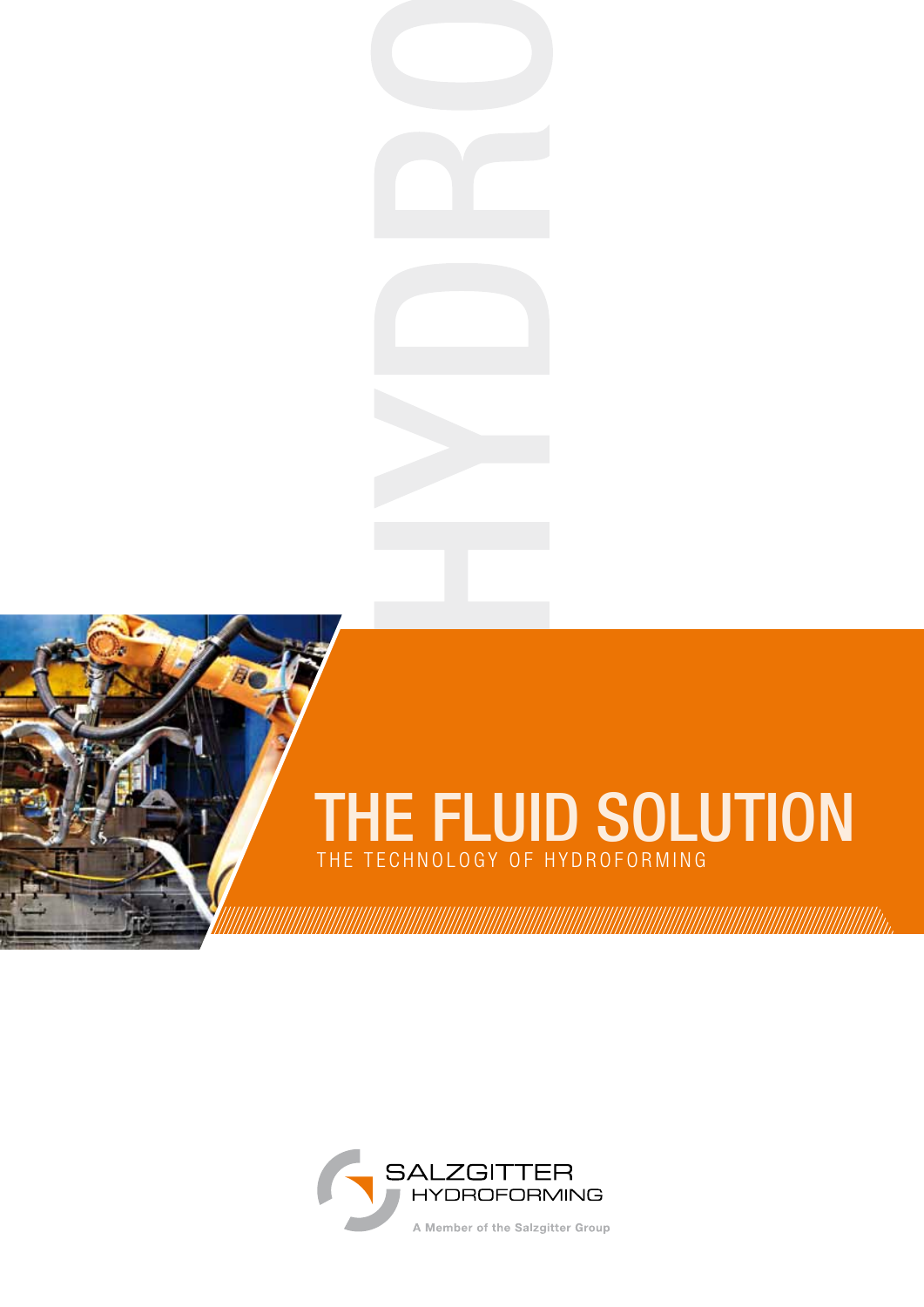

Salzgitter Hydroforming GmbH & Co. KG develops and manufactures sophisticated components using hydroforming. As a **specialist in technology** we supply leading automotive manufacturers and their suppliers with ready-to-install components for the **chassis**, the **car body** and **exhaust systems.**

**1999**  $\left| \begin{array}{c} Hyd \\ kG \end{array} \right|$ First press stroke

In the field of **heat technology** we are your partner for parts subject to particularly high demands on flow characteristics and energy conversion efficiency. Further application areas are power engineering, aerospace industry, mechanical engineering, medical engineering as well as the furniture industry.

Renaming of the company to Salzgitter Hydroforming GmbH & Co.  $KG$  2008

#### YOUR RELIABLE PARTNER

Being one of the **leading hydroforming experts** in Europe, we stand for reliable services and high-performance products at their best.

# 

#### 1998



## WELCOME <sup>10</sup> TO THE WORLD OF **COMPLEX** GEOMETRIES

Formation of the company under the name of Oswald Hydroforming GmbH & Co.

2003

Complete transfer of all shares to the Salzgitter AG

#### 2006

Company expansion through the integration of our Brumby branch

#### 2010

Establishment of our location in Chomutov (Czech Republic)

- **Leading European manufacturer of hydroformed parts**
- $\rightarrow$ **Development from the first idea to the readyto-install component**
- **Certified quality at**   $\rightarrow$ **optimal costs**



Today, Salzgitter Hydroforming is one of **the most capable European** suppliers with locations in Saxony/Germany (Crimmitschau), Saxony-Anhalt/Germany (Brumby) and the Czech Republic (Chomutov).

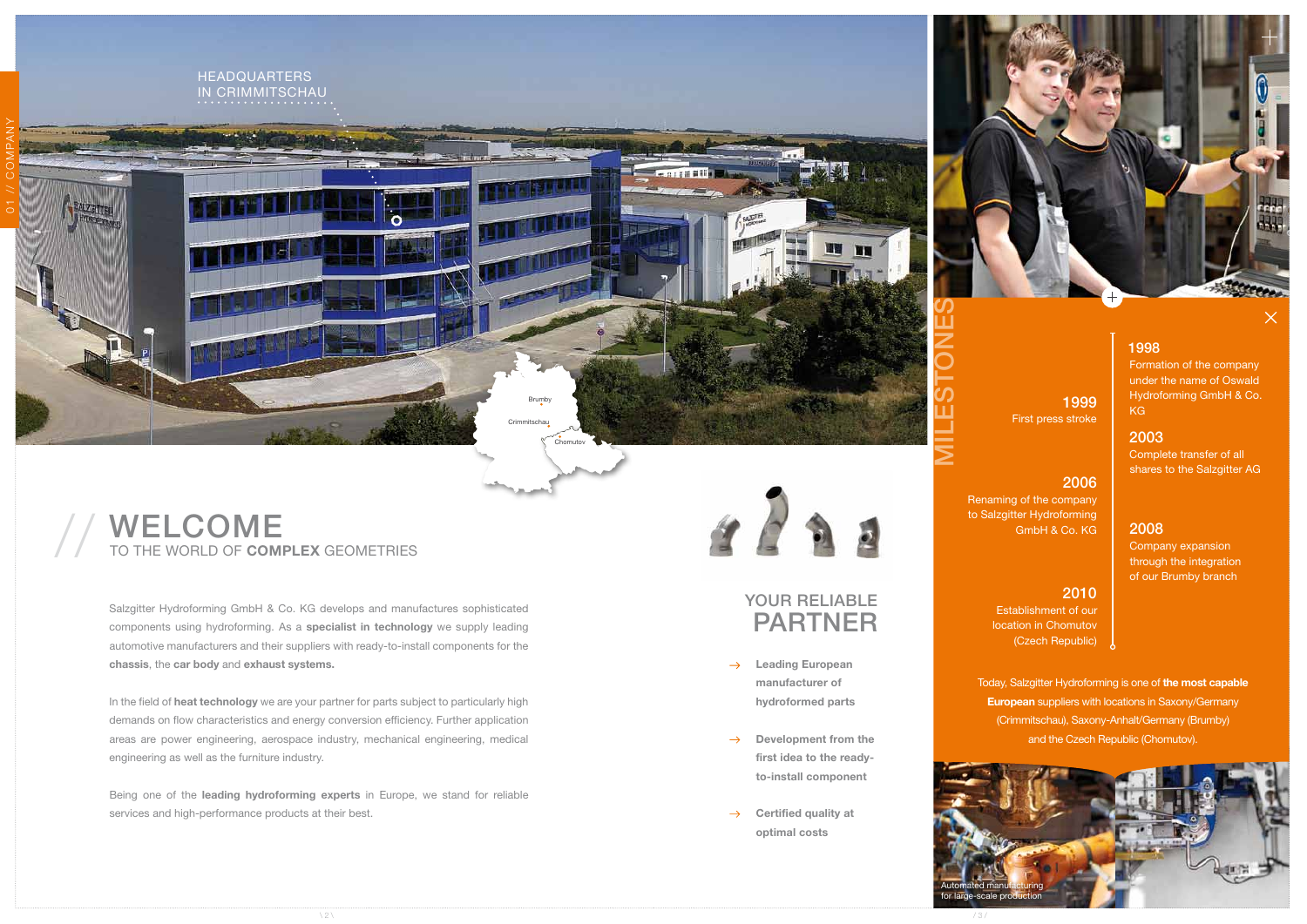**INNOVATION**

Each project starts with an idea. To turn your idea into an actual part, an **efficient** and **experienced** team of Salzgitter Hydroforming developers stands by your side. This means: professional consultation and support in all matters from the first moment on.

Our research and development enhances our technological expertise beyond present limitations allowing us to continuously cater for your future challenges. This leading technological edge is your advantage in time at the start of series production. To this day, we have already found solutions in many cases for the demanding tasks of highstrength structures, variable wall thickness distribution, new materials and integrated functions for the next generation of parts. Thanks to the cooperation with our affiliated companies, we are consistently informed about the latest trends in technology.

#### DEVELOPMENT MEANS **TEAM WORK** WITH THE C //

### RESEARCH & DEVELOPMENT //

#### COMPREHENSIVE COMPETENCE IN DEVELOPMENT AND A STRONG CAE ENVIRONMENT //

To meet design requirements optimally, all the computer-assisted systems and tools necessary are available. Furthermore, we use **advanced, field-proven simulation software** for feasibility analyses and production method verification. Finally, the production of near-series prototypes completes our development process.



















 $\times$ 

OUR WORKFLOW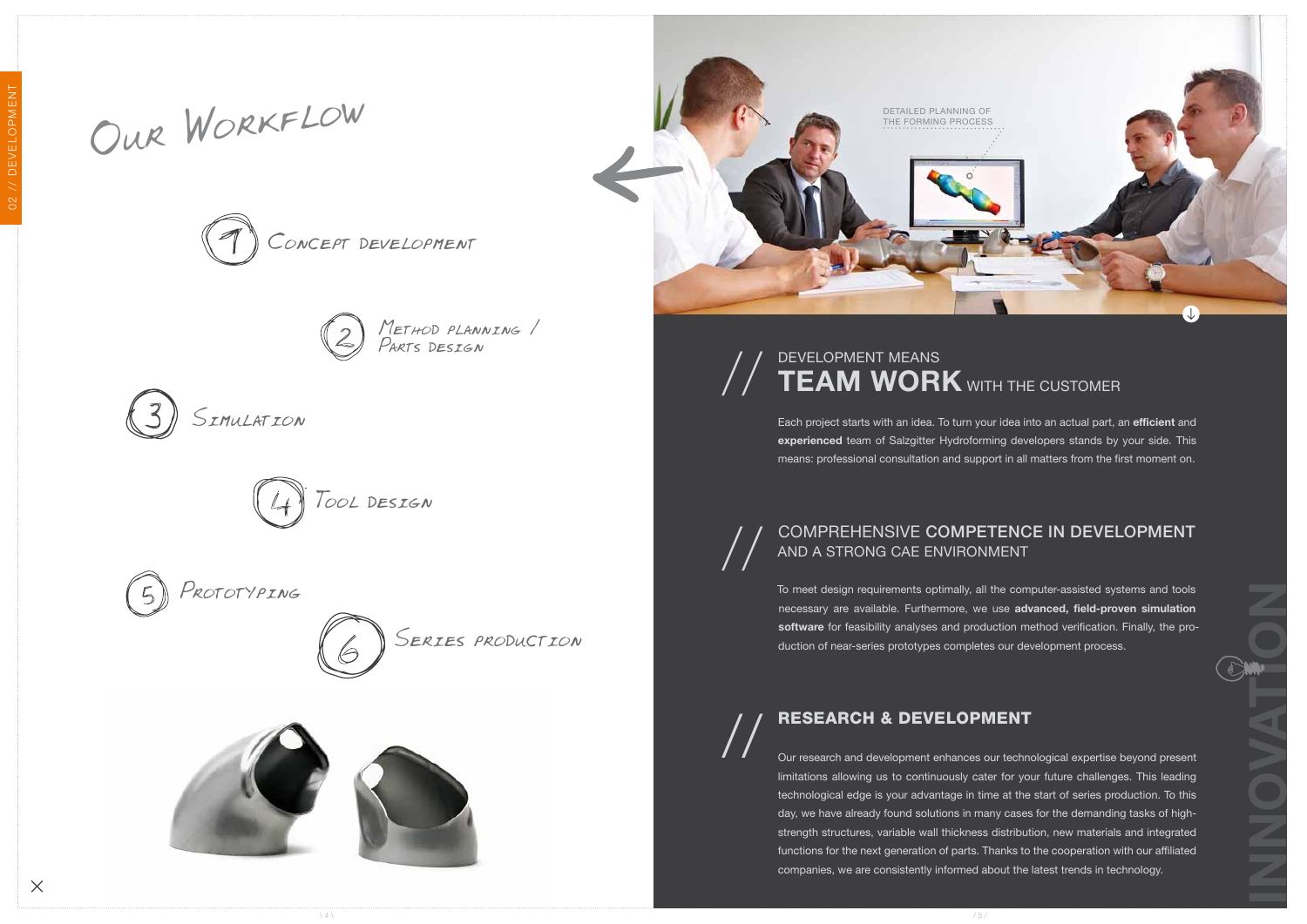#### The **Hydro forming Process**

The semi-finished product, mostly a straight or bent tube section, is inserted into a forming tool. The upper and lower die of the tool are then closed, the tube is filled with water and is sealed with the aid of axial cylinders. By applying internal pressures of up to 4,000 bar, the tubes are precisely formed against the die geomet ry with absolute repetitive accuracy. The simultaneous feeding of the axial sealing cylinders supports the material flow and allows for the highest degrees of forming.



*Tube is inserted into the tool*

*Closing the tool*

*Approaching of the sealing cylinders & filling of forming medium*

*Generation of internal pressure & feeding of sealing cylinders*

*Opening the tool & removing the part*

Automated manufacturing for large-scale production

 $\lambda$  6 \  $\lambda$  / 7 / 7 / 7  $\lambda$  / 6 \  $\lambda$  / 7  $\lambda$  / 6 \  $\lambda$  / 7  $\lambda$  / 7  $\lambda$  / 7  $\lambda$  / 7  $\lambda$  / 7  $\lambda$  / 7  $\lambda$  / 7  $\lambda$  / 7  $\lambda$  / 7  $\lambda$  / 7  $\lambda$  / 7  $\lambda$  / 7  $\lambda$  / 7  $\lambda$  / 7  $\lambda$  / 7  $\lambda$  / 7  $\lambda$  / 7  $\lambda$  / 7  $\$ PRESSURE AND A COMMUNIST



HYDROFORMING PRESSES WITH CLAMPING FORCES<br>FROM 5,000 TO 50,000 KN<br>TUBE DIAMETERS FROM 15 TO 150 MM HYDROFORMING PRESSES WITH CLAMPING FORCES<br>FROM 5,000 TO 50,000 KN<br>TUBE DIAMETERS FROM 15 TO 150 MM

WANG BERKA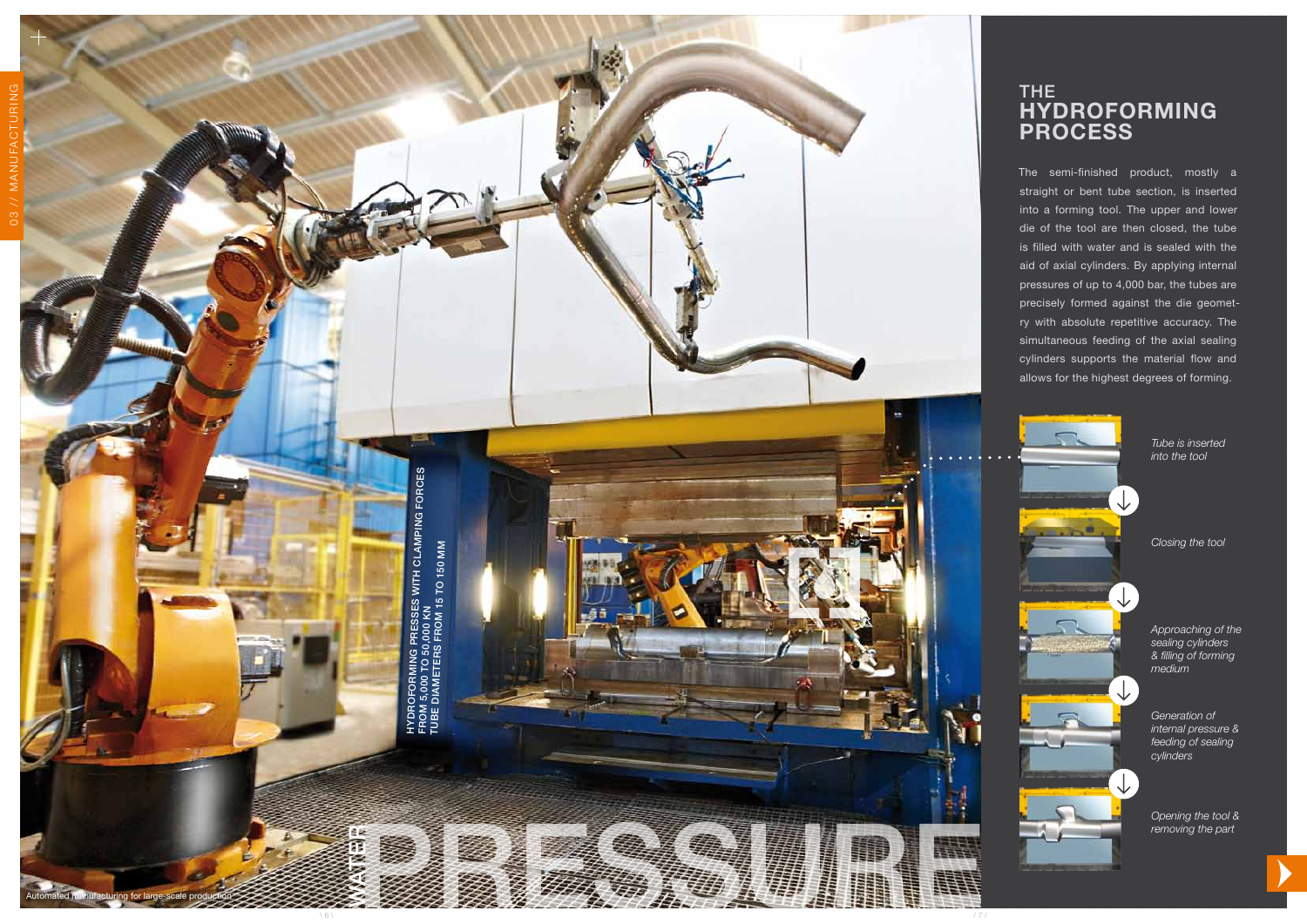





*In order to put into practice your hydroformed products, we possess expertise on all upstream and downstream manufacturing processes, which are flexibly integrated into our workflow.*

#### FROM FITTINGS TO LARGE **STRUCTURAL PARTS**

Salzgitter Hydroforming is the European manufacturer offering the broadest product range: **hydroforming presses with clamping forces from 5,000 to 50,000 kN and workable tube diameters from 15 to 150 mm. Suitable machines and tool concepts are available according to most product requirements and dimensions.**

# WE PROVIDE<br> **FULL SERVICE**<br>
CONCERNING YOUR PA<br>
In order to put into practice your hydroformed products, w<br>
sess expertise on all upstream and downstream manufact.<br>
processes, which are flexibly integrated into our workflo CONCERNING YOUR PART WE PROVIDE

//

#### FROM SMALL TO **LARGE-SCALE PRODUCTION**

The manufacturing concept is individually adjusted to the number of pieces desired and costs are optimized:

- $\rightarrow$  Prototypes and small series are produced manually
- $\rightarrow$  Tailor-made automation of single processes complements the manual production in the event of medium-sized series
- $\rightarrow$  Large series are manufactured on fully-automated production lines

//



complex 3D LASER CUTTING



ON REQUEST completed by surface processing

 $0$ ..................





#### HEAT TREATMENT

in continuous annealing furnaces; thermal treatment expertise for a variety of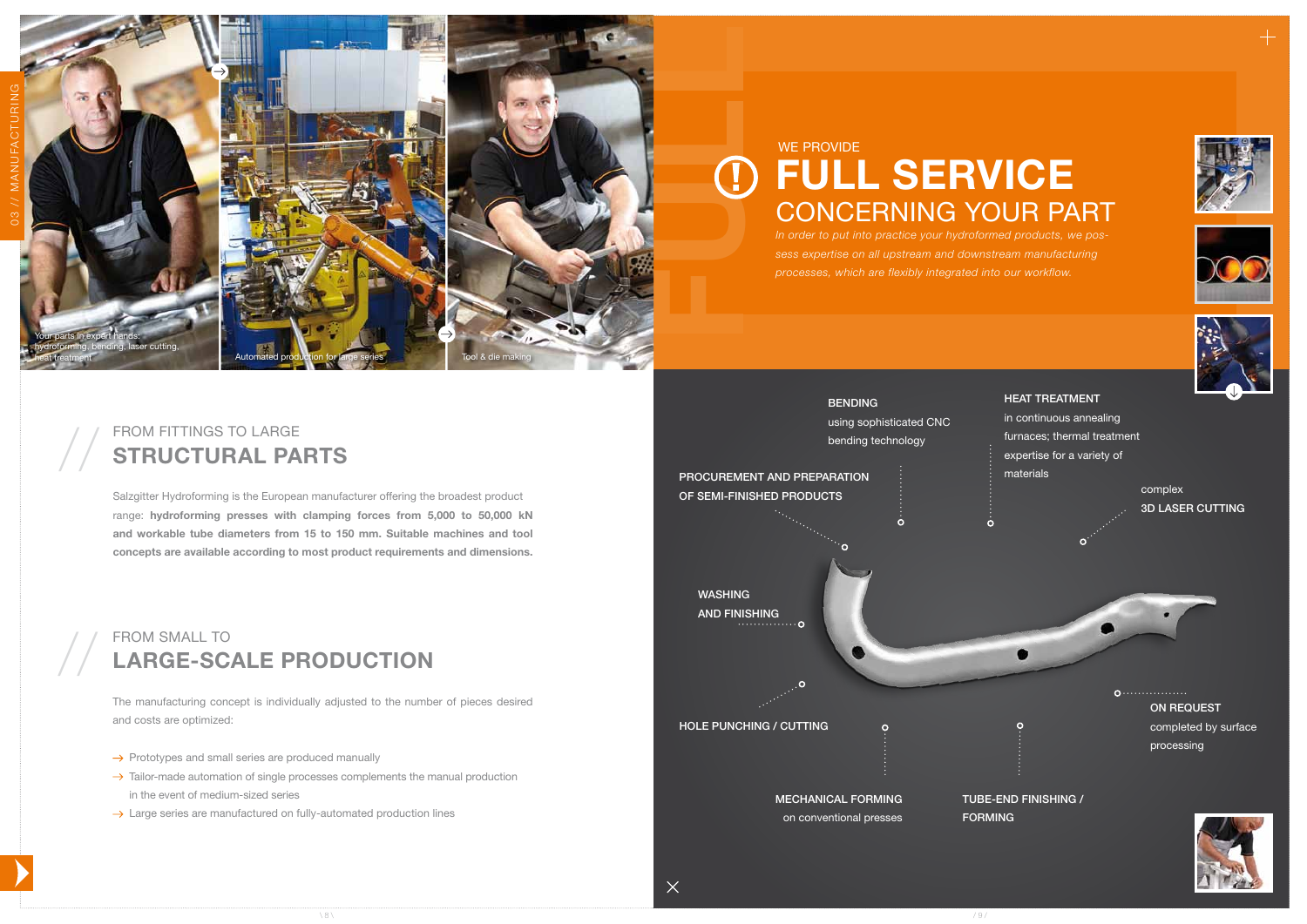#### REPEATEDLY ACCURATE AND HIGH-STRENGTH

Closed profile sections without disturbing flanges or joints result in repeatedly accurate, high-strength parts.

#### CRASH-SAFE AND FATIGUE ENDURABLE

## // FASCINATING FEATURES,<br>// DIVERSE APPLICAT **DIVERSE APPLICATIONS**

Homogenous forming throughout the part allows for full utilization of the materials' work hardening potential, e.g. with respect to stress loads in crashes or dynamic load conditions.

...und vielleicht auch ihr

bauteil

FAHRWERK

ABGAS

# ADVANTAGES OF HYDROFORMED PARTS

#### LIGHTWEIGHT CONSTRUCTION PERFORMANCE AT THE TIGHTEST AVAILABLE SPACES

Parts designed according to their specific stress conditions ensure high stiffness and the implementation of lightweight construction principles while optimally utilizing the smallest available spaces.

#### FLEXIBLE IN CROSS SECTION AND VARIABLE

LOW WEIGHT MINIMUM WALL THICKNESSES

 $\bullet$ 

**HIGH SURFACE QUALITY** STREAMLINED SHAPES **EXTREMELY TIGHT BEND RADII** 

 $\bullet$ 



Thanks to flexible cross sections and maximum design freedom, hydroforming, besides typical applications in the automotive industry, also caters for a variety of other industrial sectors, such as thermal and power engineering, aerospace industry, mechanical engineering, medical engineering as well as the furniture industry.

#### PRODUCT FIELDS



EXHAUST SYSTEMS

POWER AND THER- MAL ENGINEERING

 ...AND MAYBE YOUR APPLICATION

Processing of various metal based materials, such as carbon steels // stainless steels // tempering steels // aluminium // copper, etc.

Precise hole positioning







#### HIGH ACCURACY OF SHAPE AND REPEATABILITY HIGH STIFFNESS VERY HIGH FORMING DEGREES HIGH WORK HARDENING RATE UTILIZATION OF THE SMALLEST AVAILABLE SPACES